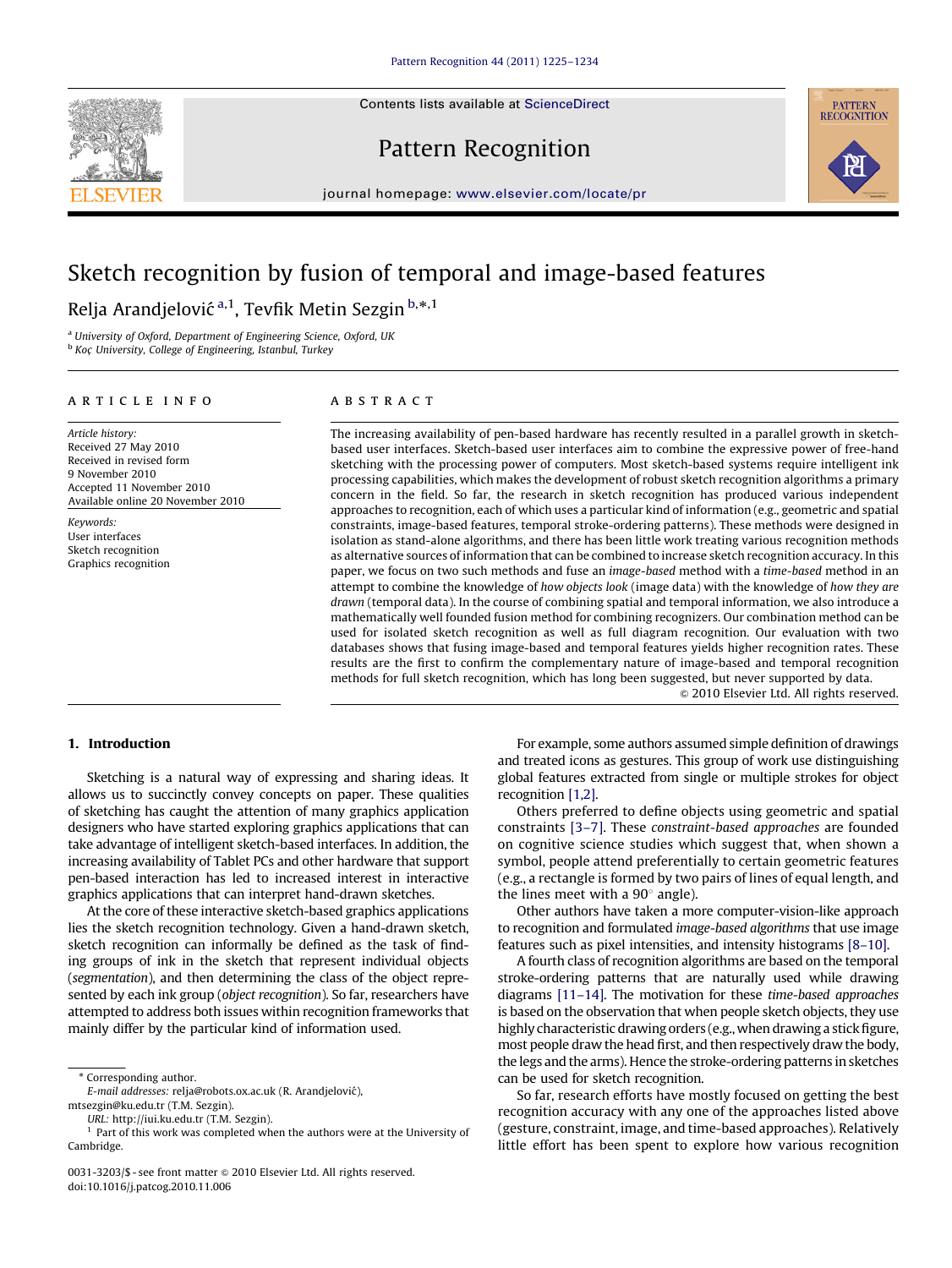methods can be used as individual sources of information, and combined to boost sketch recognition accuracy. Specifically, the issue of how temporal recognition methods can be combined with others for segmenting and recognizing complete sketches has not been studied.

This paper is a step in this direction. We focus on combining image-based and time-based recognition methods. We have three main contributions:

- Drawing upon results from combining classifiers, we choose a set of combination methods and evaluate them for combining image-based and time-based recognizers.2
- We describe a mathematically well-founded classifier combination method for full sketch recognition (i.e., continuous sketch recognition).
- Using two databases, we show that fusing image-based and temporal features yields better recognition rates compared to using either method alone. These results not only show the virtues of combining multiple recognition methods, but are also the first to show the complementary nature of image and timebased methods for full sketch recognition, which has long been suggested, but never supported by data.

In the rest of this paper, we first describe an image-based recognition algorithm that uses Zernike moments, and a timebased sketch recognition algorithm that uses Hidden Markov Models. In Section 4, we describe five methods for classifier fusion that are subsequently used for fusing image-based and time-based features for isolated symbol recognition. In Section 5, we describe how isolated symbol recognizers can be combined using dynamic programming to simultaneously segment and recognize entire sketches with many symbols. In the evaluation section, first we evaluate the performance of the five classifier fusion methods for isolated symbol recognition using two different databases. Then, we report recognition accuracies of image-based, time-based, and combined recognition methods for recognizing full sketches. We also report the runtime for our recognition and preprocessing algorithms. We conclude with related work and a summary of future research directions.

#### 2. Image-based recognition method: Zernike moments

Although there are many image-based recognition methods, we adopt one based on Zernike moments, which was demonstrated as a simple and effective method for sketch recognition. Our use of Zernike moment features for sketch recognition is based on work by Hse et al. [\[9\],](#page-8-0) and we refer the reader to this work for the details of feature extraction using Zernike features.

Zernike moments work with bitmap image representations, where the input is represented by a function  $f(x,y)$ , which is equal to 1 if there is a point at position  $(x,y)$ , and 0 otherwise. The moments  $A_{n,m}$  of  $f(x,y)$ , are defined over a unit circle as

$$
A_{n,m} = \frac{n+1}{\pi} \sum_{x} \sum_{y} f(x,y) V_{n,m}(x,y), \quad x^2 + y^2 \le 1
$$

and  $V_{n,m}$  and  $R_{n,m}$  are defined as

 $V_{n,m}(x,y) = V_{n,m}(\rho,\theta) = R_{n,m}(\rho)e^{jm\theta}$ 

$$
R_{n,m}(\rho) = \sum_{s=0}^{(n-|m|)/2} (-1)^s \frac{(n-s)!}{s! \left(\frac{n+|m|}{2}-s\right)! \left(\frac{n-|m|}{2}-s\right)!} \rho^{n-2s}
$$

where  $n$  (the order of the moment) is a positive integer,  $m$  is an integer such that  $n-|m|$  is even and  $|m| \le n$ ,  $\rho = \sqrt{x^2+y^2}$ , and  $\theta = \tan^{-1} y/x$ . Here the moments  $|A_{n,m}|$  normalized by  $A_{0,0}$  make good rotation and scale-invariant features. We feed these features into linear SVMs for classification.

# 3. Time-based recognition method: hidden Markov model (HMM)

Existing time-based methods use either HMMs or Dynamic Bayesian Networks, which generalize HMMs. For our purposes, both approaches are essentially equivalent, hence we use an HMMbased approach.

#### 3.1. Brief introduction to hidden Markov models

Hidden Markov models are used extensively for modeling timevarying signals and processes. Here, we adopt the terminology and notation used in [\[14\]](#page-9-0). An HMM is defined by  $\lambda(A,B,\pi)$ , and specified by three parameters  $A,B,\pi$ . A is the transition probability matrix  $a_{ij} = P(q_{t+1} = j | q_t = i)$ , B is the observation probability distribution  $B_i(v) = P(O_t = v | q_t = j)$ , and  $\pi$  is the initial state distribution.  $Q = \{q_1, q_2,...,q_N\}$  is the set of HMM states and  $V = \{v_1, v_2,...,v_M\}$  is the set of observations symbols.

#### 3.2. Model topology

Model topology defines the overall constraints that are imposed over the connections between the states in an HMM. We would like the HMM states in our models to mimic partially drawn versions of the given symbol. Hence, as more of a symbol is drawn in time, we would like to move on to states corresponding to partial drawings with more strokes. The left-to-right topology framework [\[15\]](#page-9-0) allows us to achieve this, therefore as in [\[14\]](#page-9-0), we use a Bakis (left-to-right) topology to model the incremental nature of sketching. This is achieved by setting  $a_{ij}=0$  for each pair of states  $j < i$ .

To prevent the HMMs from producing high matching scores for partial symbols, a dummy end-observation is used to mark symbol completion. During training, the HMMs are trained with sequences corresponding to complete objects, and these sequences are appended with the end-observation before they are passed on to training. We also designate an end-state to act as the only state that can generate the end-observation, thus we force all state sequences corresponding to complete objects to finish with the end-observation.

During recognition, all observation sequences passed to the HMMs for scoring are also appended with the end-observation. Naturally, if the observation sequence does not correspond to a complete object, this would force an unlikely Viterbi path with a low probability to emit the end-observation. Hence, state sequences for incomplete (i.e., partially drawn) objects receive very small probabilities if the last state in the sequence is the end-state.

## 3.3. Observations

We encode sketches to obtain sequences of observations for training HMMs and for classification. Our setup supports discrete as well as continuous observations. This is unlike the general practice in previous work on HMM-based sketch recognition, which has focused on either discrete features or continuous features only. The observations are computed from temporally ordered primitives extracted by fragmenting the input strokes into ellipses, arcs and lines using a stroke fragmentation algorithm.

For all primitives, we compute a feature that captures the length (circumference for ellipses) of the primitive, normalized by the

<sup>&</sup>lt;sup>2</sup> Although we focus on fusing image-based and time-based recognizers, the fusion methods that we propose generalize to multiple sources of information.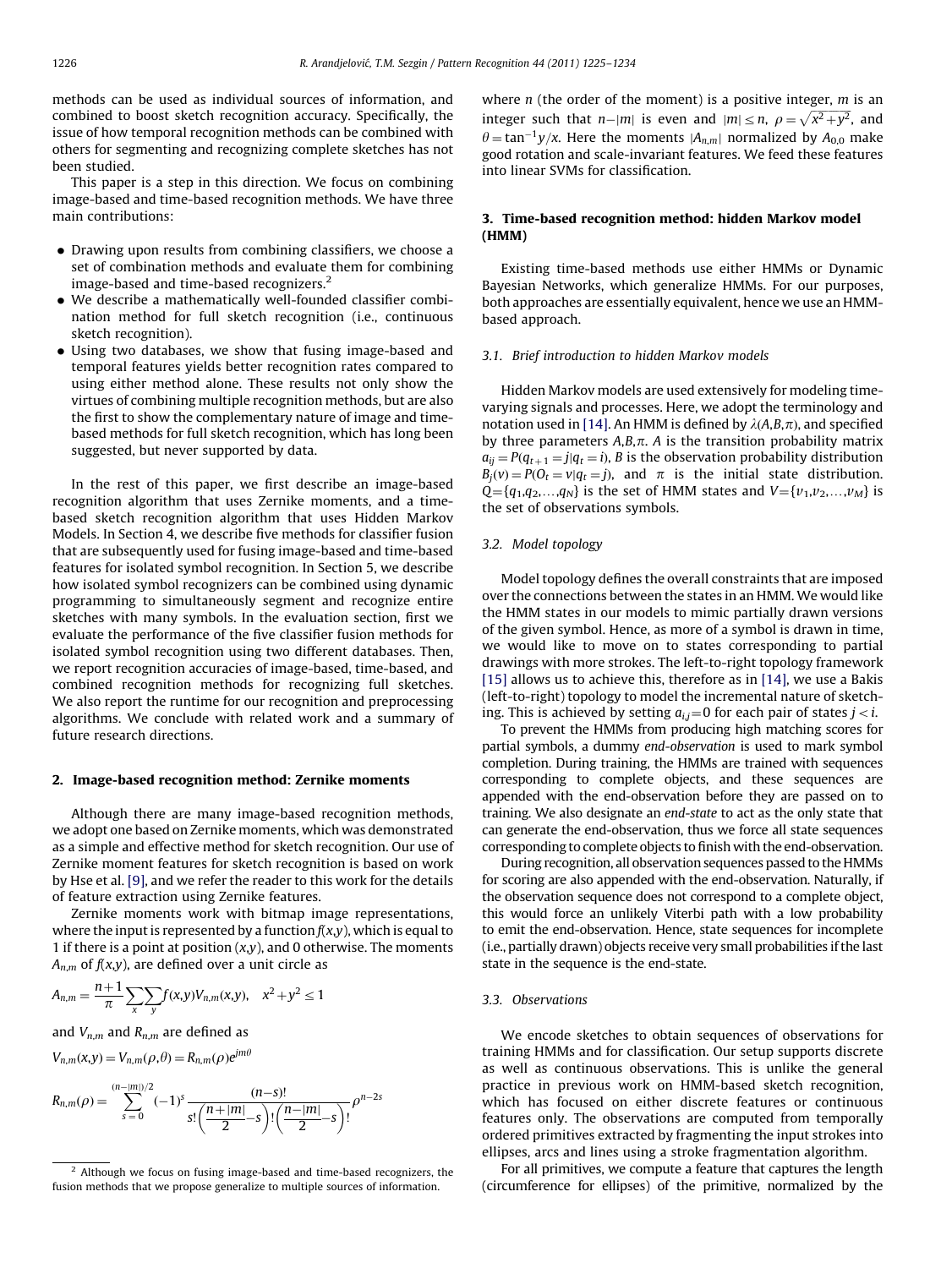bounding box of the entire symbol to make the system scaleinvariant. We also take the angle between the bounding boxes of consecutive primitives to capture rotation. In addition, for ellipses, we store the ratio of the minor and major axes, and a measure of extent for arcs. The observations are modeled using joint density functions of continuous and discrete feature values as described in [\[16\].](#page-9-0)

#### 3.4. Classification

For each symbol class, we trained a single HMM using the standard EM algorithm. One way of classifying a given observation sequence is to use the likelihood values obtained from each HMM and assign the class of the HMM with maximum response, under the assumption of uniform priors.

This approach has the downside that HMMs are generative models trained only on positive examples, and they are not discriminative. They are trained to respond maximally to a target symbol, but they are not trained to discriminate between different symbols. Therefore, we perform classification by learning a decision rule that maps all HMM responses to object classes using an SVM with an RBF kernel.

# 4. Fusion of the Zernike moments and HMM methods

The goal of combining multiple information sources is to achieve a superior performance by exploiting the redundant and complementary nature of the information provided by the different sources of information.

The ways in which the information sources can be combined vary depending on the context of the work, and various communities have come up with different taxonomies that emphasize different aspects of the combination operation. For example, in the context of machine learning, one can talk about combining information sources at the feature level, or at the classifier level [\[17,18\].](#page-9-0) In the context of multimodal interaction, one can talk about early-fusion, intermediate-fusion, and late-integration techniques [\[19\].](#page-9-0) Our focus in this work is on combining the outputs of multiple classifiers, hence our work fits in the classifier-level fusion category.

One way to achieve classifier fusion is to perform recognition separately with time-based and image-based methods, and then combine the obtained probabilities using a combination method. Based on previous work in classifier fusion [\[17,18\]](#page-9-0), we chose the following combination methods for experimentation: Mean rule, Dempster–Shafer combination rule and Naïve Bayes.<sup>3</sup>

Another way to combine the methods is to perform the classification using all the HMM outputs and Zernike moments as input features to another classifier (in our case an SVM classifier). Two SVM-based schemes were tested: one-against-all and oneagainst-one classification, as explained below. In all cases where we used an SVM, we used facilities of LIBSVM to obtain probability estimates [\[21\].](#page-9-0)

## 4.1. Mean combination rule

Mean of estimates obtained from the two methods is used to estimate symbol probabilities. Although this method is simple, it was shown to be resilient to probability estimation errors of the methods to be combined [\[17\].](#page-9-0)

#### 4.2. Dempster–Shafer combination rule

The Dempster–Shafer theory is used to determine the belief in certain propositions based on evidence that supports them. The belief is expressed as a numeric value between 0 and 1 and the Dempster–Shafer combination rule [\[18\]](#page-9-0) is used to combine two belief functions:

$$
B(S) = \frac{P_{hmm}(S)P_{zer}(S)}{1 - \prod_{S_1 \neq S_2} P_{hmm}(S_1)P_{zer}(S_2)}
$$

where S is a symbol class, B is the combined belief function, and  $P_{hmm}$ and  $P_{zer}$  are the methods' probability distributions, which for the purposes of the Dempster–Shafer combination are considered to be the belief functions. Since in general  $\sum_{S} B(S) \neq 1$ , the combined belief function is normalized to obtain a proper probability distribution.

#### 4.3. Combination with Naïve Bayes

Naïve Bayes is a commonly used combination method that assumes the used classifiers are independent, which we will assume to be the case here. Two methods that we use have different classification frameworks, and they operate on features that are very different in nature (appearance vs. ordering). Therefore, we believe the independence assumption is reasonable.

The conditional probabilities  $P_{method}(S|D)$ , where S is a symbol class and D is the decision symbol of the method in question, are estimated from the training data for each method. They are then used to estimate the posterior probability of the symbol using the independence assumption:

$$
P(S) = \frac{1}{C} \cdot P_{hmm}(S|D_{hmm}) \cdot P_{zer}(S|D_{zer})
$$

where S is a symbol class,  $P$  is the combined probability distribution,  $D_{hmm}$  and  $D_{zer}$  are the methods' symbol class decisions,  $P_{hmm}$ and  $P_{zer}$  are the methods' conditional probability distributions, and C is a normalizing constant. C is computed such that the marginal of  $P(S)$  over the symbol classes sums up to 1. This normalization is standard in applications of Naïve Bayes.

#### 4.4. SVM: one-against-all (OAA)

For each symbol, an SVM was trained to discriminate it from all others, as proposed in [\[22\].](#page-9-0) The maximally responding SVM gives the symbol class.

### 4.5. SVM: one-against-one (OAO)

An SVM was trained to discriminate each pair of symbol classes. This was done using LIBSVM [\[21\],](#page-9-0) which combines the outputs of all the pairwise classification results. The specifics of the algorithm that combines the decisions from pairwise classifiers is described in [\[23\].](#page-9-0)

#### 5. Segmentation and recognition of full diagrams

Amajor problem in sketch recognition is segmentation: partitioning a sketch into groups of ink that represent individual symbols. Knowing the correct segmentation of a sketch immensely simplifies recognition. Therefore, some methods force the users to explicitly specify when they finish drawing each symbol making the system less usable, which defeats the main motivation behind sketch-based interfaces.

One could argue that sketch segmentation should not be considered separate from individual symbol recognition. Instead of segmenting the sketch first, and then recognizing the individual symbols, it makes more sense to interleave segmentation and recognition, since after all, the segmentation step should ''know'' which set of strokes look

<sup>&</sup>lt;sup>3</sup> Also see [\[20\]](#page-9-0) for a detailed taxonomy of multiple classifier decision combination strategies for character recognition. Our work fits in the ''analytical combination methods'' and ''horizontal decision combination'' categories in that taxonomy. The combination methods we study here also include applicable strategies listed in [\[20\].](#page-9-0)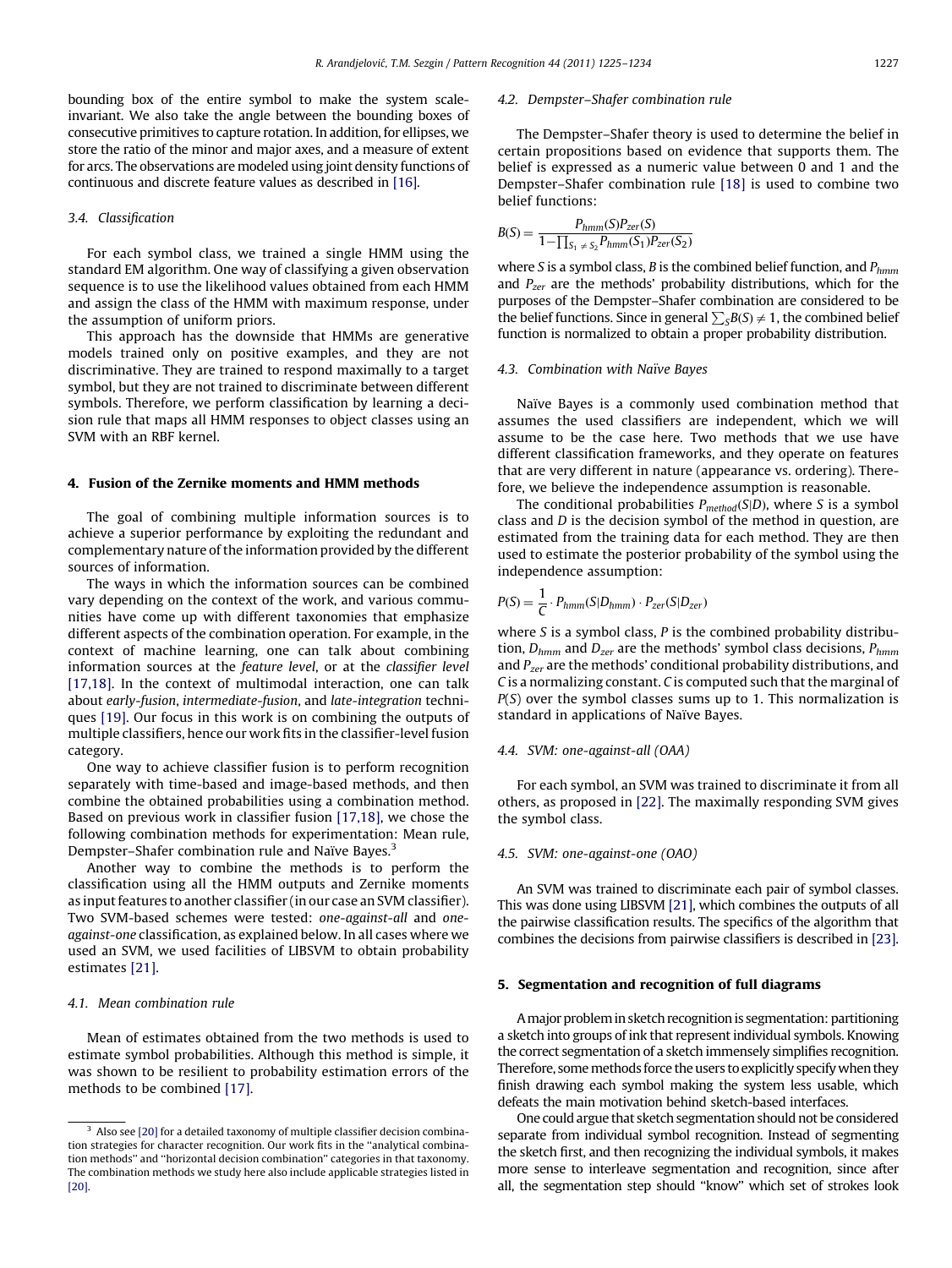like a symbol, which is tightly related to its recognition. Also, proper segmentation should generate groups of ink, each of which represents a valid complete symbol, and we need recognizers for the verification. We approach the problem of recognition and segmentation by generating many recognition hypotheses for small fragments of the input sketch, and then combining compatible hypotheses to obtain a globally optimal fragmentation and recognition hypothesis.

### 5.1. Proposed method for segmentation and recognition

The proposed method is a modification of the method described in [\[14\].](#page-9-0) We construct a graph  $G(V,E)$  in which vertices V correspond to the fitted primitives indexed by the order in which they were drawn. The weight  $w(i,j)$  associated with an edge from  $v_i$  to  $v_j$  in G corresponds to the probability that the set of primitives between  $i$  inclusive and  $j$  exclusive correspond to a valid and fully drawn symbol, or more formally:

$$
w(i,j) = \max_{S} P_{i,j}(S) \tag{1}
$$

where  $P_{i,j}(S)$  corresponds to the probability that primitives with indices between  $i$  inclusive and  $j$  exclusive correspond to the symbol S. This formulation sets the constraint that a symbol needs to be fully drawn before starting another symbol (in other words, no interspersing is allowed). The optimal segmentation is computed through dynamic programming:

$$
S(i,j) = \max \left\{ \max_{\substack{i \le k < j}} (S(i,k) \cdot S(k,j)) \right\} \tag{2}
$$

where  $S(i,j)$  is the probability of the optimal segmentation of a subsketch made of primitives with indices between *i* inclusive and  $j$  exclusive. Thus, the optimal segmentation of the entire sketch has the probability  $S(1, |V| + 1)$ , and the segmentation can be reconstructed in a way that is common for many algorithms that use dynamic programming: during the calculation of  $S(i,j)$  the choices made along the way (i.e., the value of k or a value indicating  $w(i,j)$ ) are stored in a separate matrix, and this matrix is sufficient to completely determine the optimal segmentation.

The above setup effectively combines smaller recognition hypotheses into larger ones, and eventually finds the optimal segmentation of the entire sketch. The initial hypotheses are formed in accordance with Eq. (1), and then combined into larger hypotheses in accordance with Eq. (2). Given the observation sequence corresponding to the entire sketch, for each class, initial hypotheses can be generated using Eq. (1) for all subsequences of length *l*, where  $l_{min} \le l \le l_{max}$ ,  $l_{min}$ , and  $l_{max}$  are the assumed length of the shortest and longest observation sequences in the entire set of training examples for that class. All subsequences with lengths outside these bounds are given 0 weight by setting  $P_{i,j}(S) = 0$  if  $j-i < l_{min}$  or  $j-i > l_{max}$ .

## 5.2. Probability estimates  $P_{i,j}(S)$

The posterior probability estimates returned by the time-based and image-based classifiers described in Sections 2 and 3.4, as well as the values returned by the fusion method in Section 4 model the probability that the data represents a particular symbol given that it represents a valid symbol. Therefore these are in fact conditional probabilities of the form  $P_{i,j}(S|$ valid symbol), and should not be directly substituted for  $P_{i,j}(S)$  in Eq. (1). If we knew  $P_{i,j}(valid\ symbol)$ we could calculate the required probabilities using

 $P_{i,j}(S,\text{valid symbol}) = P_{i,j}(S|\text{valid symbol})$  $P_{i,j}$ (valid symbol)

We do not calculate  $P_{i,j}(valid\ symbol)$  directly, but train a oneclass SVM [\[24\]](#page-9-0) based on all examples of valid symbols to obtain a binary approximation. We set  $P_{i,j}(valid\ symbol)$  to 1 if the one-class SVM decides the data represents a valid symbol, otherwise it is set to 0. This can also be thought of as a filtering stage, where invalid symbols are filtered out using the one-class SVM and assigned a probability of 0, while the valid ones that go past the filtering are recognized using any of the considered methods.

## 5.3. Choice of the  $v$  parameter

In order to train the one-class SVM, one must set a parameter  $v$ that controls how different an example has to be from a known valid symbol in order to be considered invalid [\[24\].](#page-9-0) At the same time it corresponds to the proportion of valid symbols which are deemed invalid by this method [\[24\]](#page-9-0). This parameter takes a value in the range [0,1]. A small value means that few valid symbols will be marked invalid but many invalid symbols will be marked valid, whereas a large value means the converse. Value of the  $\nu$  parameter is crucial to the performance of the recognition and segmentation algorithm. We preferred not to reject symbols aggressively during filtering, hence assigned a small value to  $v$ . This is because there are at least two more opportunities for filtering out invalid symbols (e.g., they can receive low score from the time-based method or the image-based method).

#### 6. Evaluation of the proposed methods

Our evaluation included measuring the accuracy of isolated object and complete sketch recognition. We also measured the time required for processing each additional stroke, including the time required to fragment the stroke, and the amount of time required for updating the recognition and segmentation hypotheses for each added stroke.

# 6.1. Evaluation data

We have evaluated our recognition system with two databases. The first database includes symbols from our Course of Action Diagrams database, and the other database is the publicly available NicIcon database [\[25\]](#page-9-0).

## 6.1.1. Course of Action Diagrams database

Symbols in this database come from the domain of military Coarse of Action Diagrams [\[26\]](#page-9-0) shown in [Fig. 2.](#page-4-0) A complete list of objects in this domain is listed in the US Army Field Manual 101-5-1. Among hundreds of symbols in this domain, we focus on a subset of 20 for practical reasons.

[Fig. 1](#page-4-0) shows examples of computerized versions of Course of Action Diagrams. As seen in these examples, the figures consist of a map, which defines the background, and the foreground symbols. The symbols often appear very close to one another, and also overlap with drawings that define landmarks such as boundaries, frontiers, etc. This makes it difficult to bypass the problem of segmentation by context free preprocessing. Also as reported in [\[28\]](#page-9-0), in general simple spatial and temporal grouping approaches do not work in sketch recognition. Our methods with the noninterspersed drawing assumption allows us to deal with these complications.

Some symbols in this domain are quite distinct, while some others look similar. For example, an Enemy Artillery Observation Unit (Fig.  $2(d)$ ) is the same as Fig.  $2(g)$  with an added small circle in the middle.

Eight different users were shown symbol images picked randomly and asked to sketch examples from each of the 20 symbol classes. In total 620 examples of different symbols were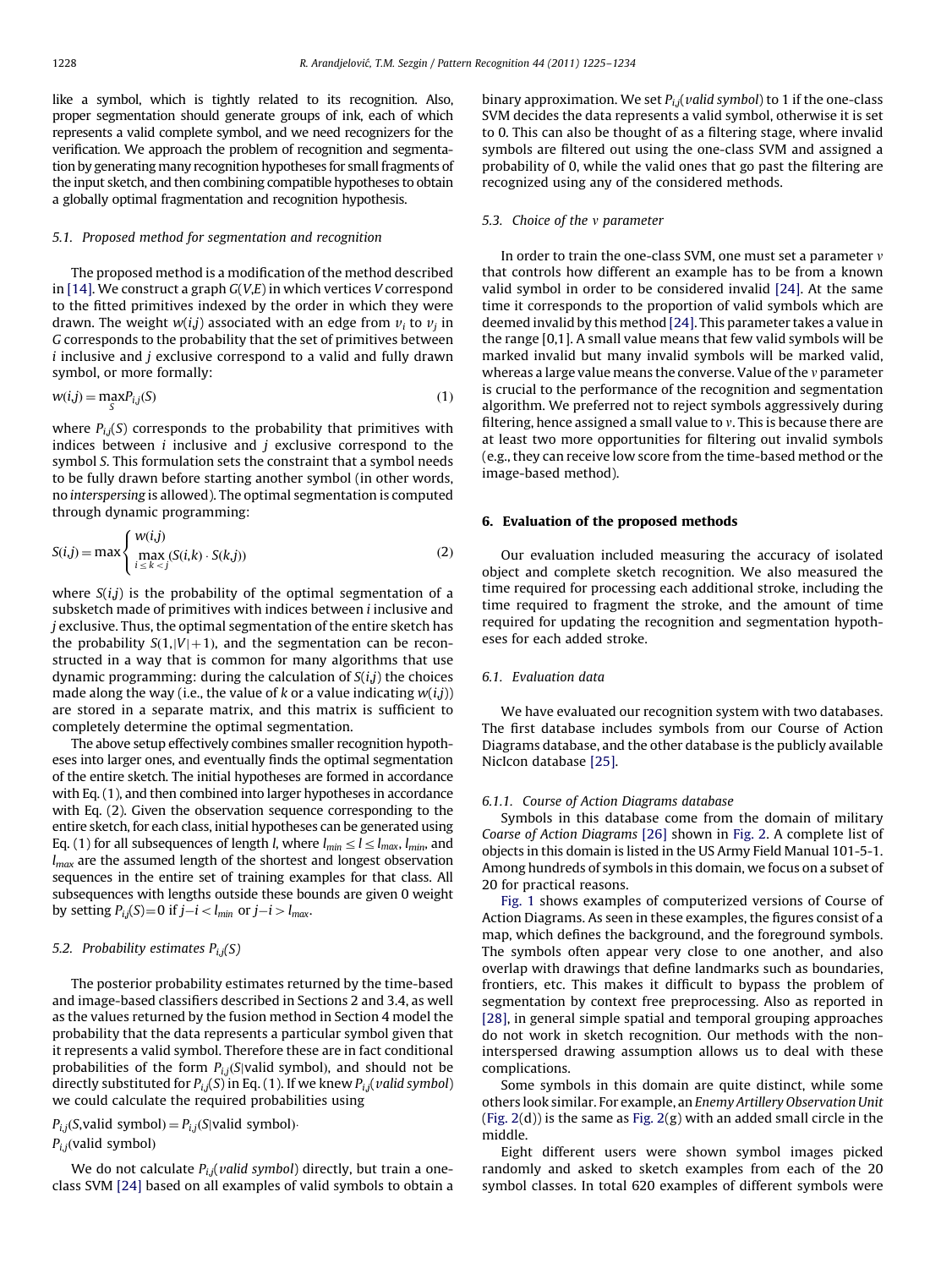<span id="page-4-0"></span>collected. The number of examples per symbol varied between 27 and 45, with a median of 30.

The recognition and segmentation of full diagrams were tested on diagrams consisting of individual objects following a common practice for gesture recognition and handwriting recognition [\[1\].](#page-8-0) In total, there are 200 diagrams, each with 3–6 symbols (20 of the diagrams had 3 symbols, 80 had 4, 60 had 5 and 40 had 6). Each symbol was randomly chosen from the entire testing set and positioned randomly in the diagram. Hand drawn symbol examples are shown in Fig. 3 for a subset of the symbols.

# 6.1.2. The NicIcon database

The NicIcon database includes multi-stroke symbols used in the context of an emergency management application (e.g., symbols for fire, injury [\[1\]\)](#page-8-0). This database contains a total of 23 641 symbols distributed into 14 classes (Fig. 4). The symbols in the database consisted of an average of 5.2 strokes, and the average number of strokes for the individual categories ranged from 3.1 to 7.5.

## 6.2. Training and testing methodology

For the Course of Action Diagrams, the symbol examples were split randomly into two sets: the training set with 80% of the examples and the testing set with the remaining 20%. The training was done only using the data in the training set while the testing was done only using the testing set. All the recognition rates quoted refer to the recognition rates for the test set. The random splitting of the data, and training/testing using this data were repeated 8 times and the recognition rates were averaged in order to account for particularly lucky or unlucky training/testing splits of the data.

For the NicIcon database, we followed the writer-independent data split proposed by Vuurpijl, where 40% of the data was used for validation [\[25\]](#page-9-0). Thus all results on this database are for the writerindependent setting.

The recognition accuracy is measured as the percentage of correctly classified examples of each object class, averaged across all the symbols in order to account for data imbalance (i.e., the recognition rate for the symbol with 45 examples contributes as



Fig. 1. Two examples of Course of Action Diagrams from the tactical games published in the Marine Corps Gazette [\[27\].](#page-9-0)

much to the overall recognition rate as the one for the symbol with 27 examples).

## 6.3. Isolated symbol recognition results

Isolated symbol recognition assumes the scene contains only a single object.

## 6.3.1. HMM-based methods

The test results in [Fig. 5a](#page-5-0) and b show the recognition accuracy of the HMM-based methods for our databases. They confirm that people do tend to sketch symbols in certain ways and that a timebased approach can yield good recognition rates for isolated object recognition.

Notably, these results show that HMM-based methods yield good performance irrespective of the writer-dependency of the data, because the results for the NicIcon database are for a writerindependent data split. In fact, as we later present in [Table 2,](#page-5-0) for this writer-independent setup, the HMM-based methods can outperform the Zernike-based methods.

[Fig. 5](#page-5-0)a and b also show that the SVM classification method with the HMM outputs as its input features substantially and consistently outperforms the common method which just assigns the symbol class by simply considering the HMM with the largest likelihood, as predicted in Section 3.4.

#### 6.3.2. Zernike method

The results in [Fig. 5](#page-5-0) confirm that Zernike moments can be used successfully in sketch recognition. For low orders, Zernike moments result in accuracies comparable to those obtained using HMMs. Higher orders generally yield superior performance. Nevertheless, as we show below the performance is further boosted when the two methods are combined.



Fig. 3. Examples of hand drawn Course of Action symbols used in our evaluation.



Fig. 4. Examples of hand drawn icons from the NicIcon database [\[1\].](#page-8-0) From top-tobottom and left-to-right, the symbols represent fire brigade, gas, roadblock, injury, paramedics, police, accident, bomb, fire, car, person and flood.



Fig. 2. The subset of Course of Action Diagram symbols used in our evaluation.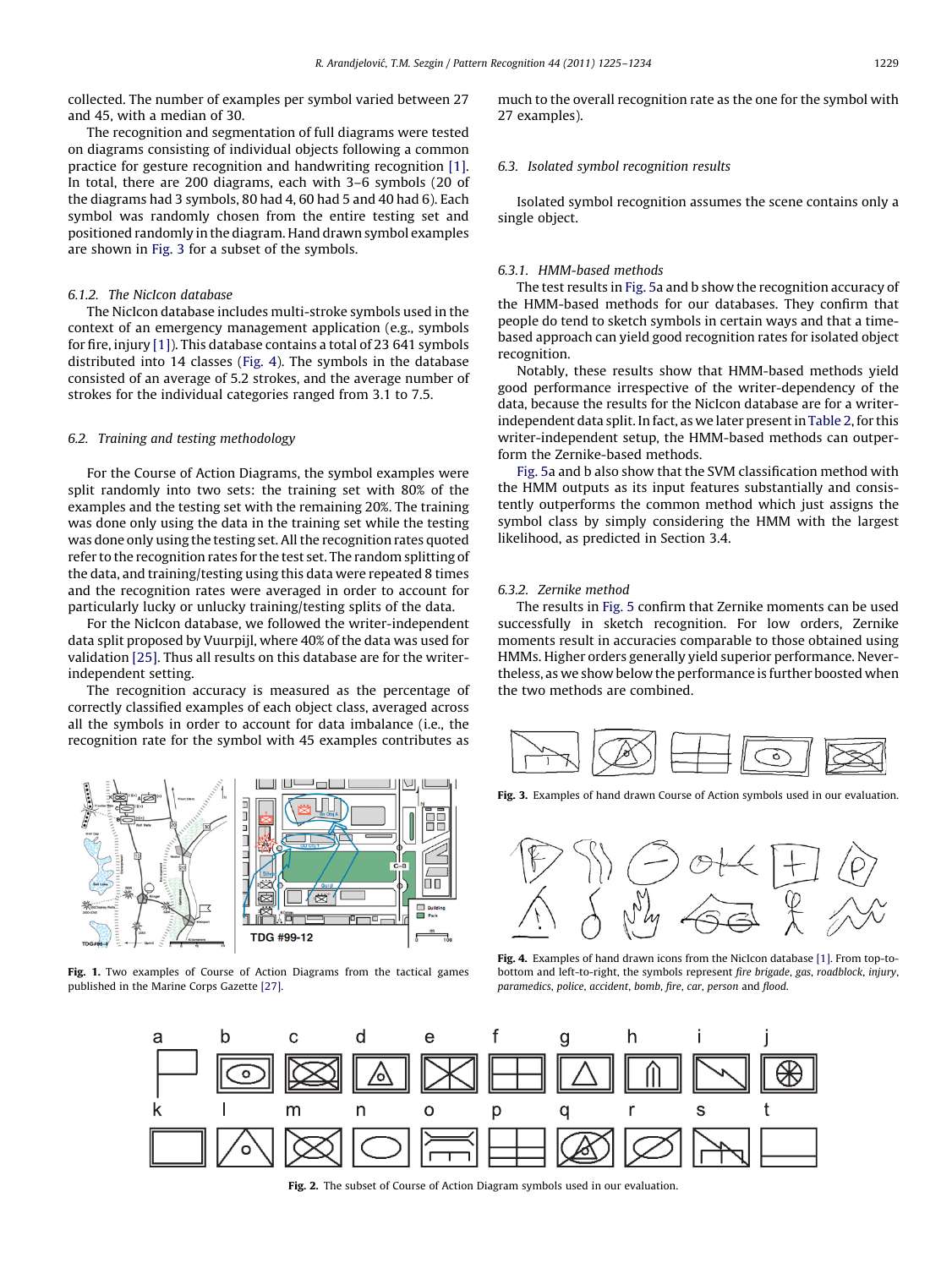<span id="page-5-0"></span>

Fig. 5. The recognition rates achieved using the HMM-based and Zernike-based methods for the Course of Action (a, c) and the NicIcon databases (b, d). Values are listed for various choices of the relevant free parameter for each method—namely the number of states for HMMs, and the order for the Zernike-based method. See [\[14,9\]](#page-9-0) for a detailed discussion of the choice of free parameters.

#### Table 1

Recognition rates obtained using different recognition methods. The number of HMM states is set to 16, and order of Zernike moments is 12.

|--|--|

The recognition rate of the OAO-SVM combination method (Combination) is good even with small orders of Zernike moments  $(z)$  and number of HMM states  $(h)$ .

|                    | Method name          | Database |                |
|--------------------|----------------------|----------|----------------|
|                    |                      | COAD     | <b>NicIcon</b> |
| Individual methods | <b>HMM</b>           | 0.636    | 0.588          |
|                    | <b>HMM</b> with SVMs | 0.759    | 0.653          |
|                    | Zernike moments      | 0.844    | 0.703          |
| Combined methods   | Mean                 | 0.872    | 0.786          |
|                    | Dempster-Shafer      | 0.880    | 0.831          |
|                    | Bayesian             | 0.864    | 0.777          |
|                    | OAA-SVM              | 0.843    | 0.760          |
|                    | OAO-SVM              | 0.864    | 0.814          |

## 6.3.3. Fusion methods

Further improvement in recognition accuracies is possible by combining the Zernike moment and HMM-based methods. Test results in Table 1 show that with the exception of the OAA-SVM method, all ways of combining time-based and image-based algorithms gives us better results than what we can achieve with each method taken individually.<sup>4</sup> Of the SVM-based methods, OAO-SVM has superior performance, though this comes with a cost. In particular, in the OAO the number of classifiers that need to be trained increases quadratically with respect to the number of object classes, while the increase is linear in the OAA case.

The improvement in recognition accuracies may appear to be incremental, nevertheless the corresponding reductions in the

| Parameters                | $HMM(\%)$ | HMM with<br>SVM(%) | Zernike (%) | Combination<br>$(\%)$ |  |
|---------------------------|-----------|--------------------|-------------|-----------------------|--|
| Course of Action database |           |                    |             |                       |  |
| $z=6, h=9$                | 59.0      | 75.2               | 76.8        | 85.3                  |  |
| $z=8, h=11$               | 60.8      | 74.9               | 80.6        | 85.0                  |  |
| $z = 10$ , $h = 13$       | 62.2      | 75.1               | 81.6        | 86.0                  |  |
| $z = 12, h = 16$          | 63.6      | 75.9               | 84.4        | 86.4                  |  |
| $z = 14$ , $h = 18$       | 64.2      | 75.5               | 83.8        | 87.0                  |  |
| NicIcon database          |           |                    |             |                       |  |
| $z = 6, h = 9$            | 55.8      | 64.5               | 61.9        | 78.6                  |  |
| $z = 8, h = 11$           | 58.7      | 65.4               | 67.2        | 80.1                  |  |
| $z = 10$ , $h = 13$       | 60.9      | 65.4               | 69.0        | 81.1                  |  |
| $z = 12, h = 16$          | 58.8      | 65.3               | 70.3        | 81.4                  |  |
| $z = 14$ , $h = 18$       | 59.0      | 64.8               | 71.3        | 81.2                  |  |

error rates are notable. In sketch based interfaces, correcting each misclassification requires effort on the part of the user and gets in the way of completing the main task. The relative error reduction rates for the Course-of-Action database lie around the 20–25% mark for the Mean and Dempster–Shafer combination methods, and above 37% for the NicIcon database. Hence, the improvements due to combining temporal and image-based features are substantial when considered in the context of a sketch-based user interface.

More importantly, as seen in Table 2, combining the two methods provides very good results even with considerably smaller order of Zernike moments and fewer HMM states. The relative error reduction rates for these parameter settings are listed in [Table 3.](#page-6-0) As shown in this table, the combination method provides roughly 13–44% improvement over Zernike moments alone, 24–47% improvement over using HMMs with SVMs, and 52–64% improvement over using

Note that the OAA method has been found to yield inferior performance for a variety of other practical multiclass classification tasks as well (e.g., digit recognition, image classification, and agricultural applications [\[29\]](#page-9-0)).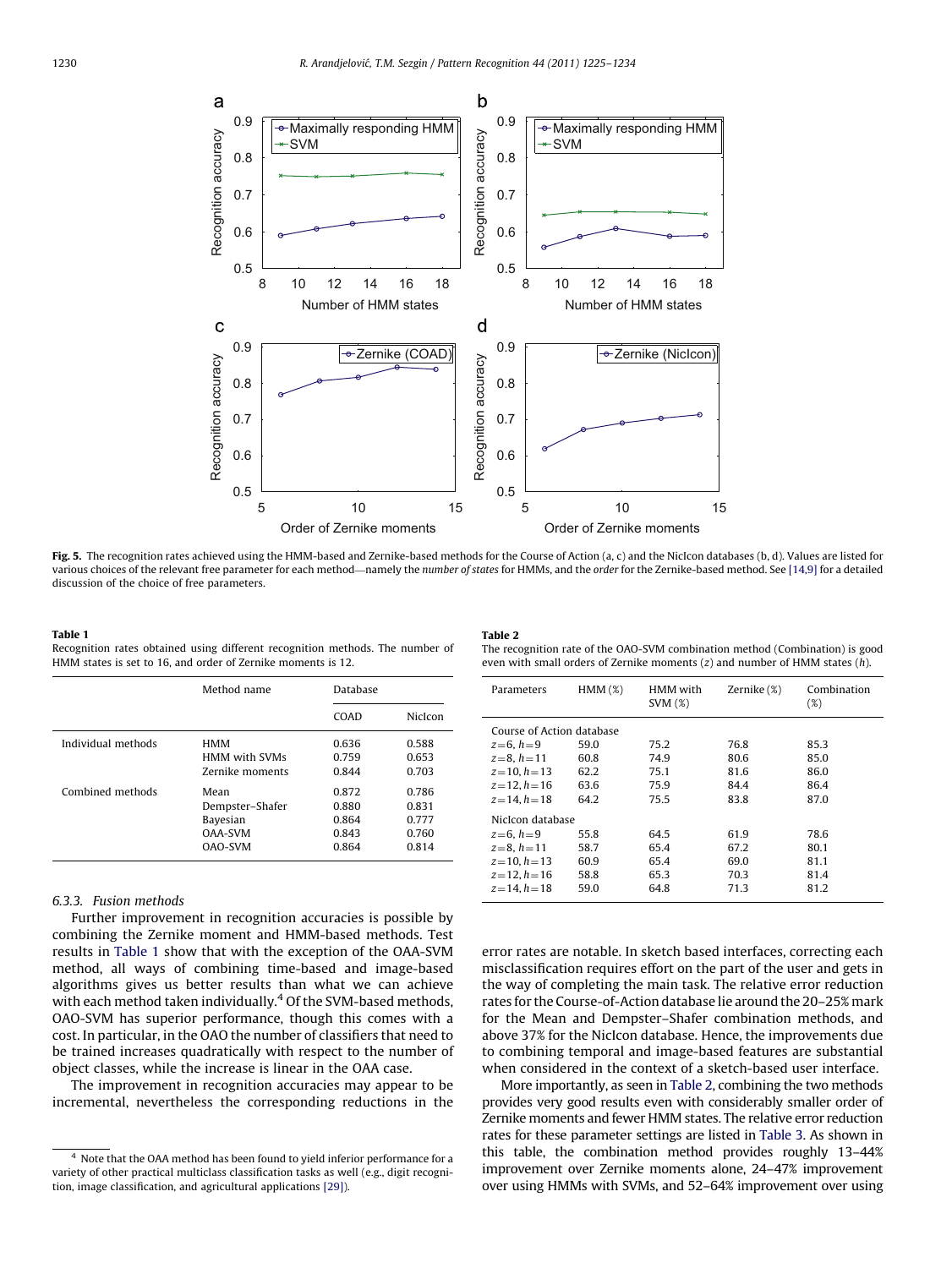#### <span id="page-6-0"></span>Table 3

The relative error reduction rates for pairs of recognition methods under various choices of Zernike moments  $(z)$  and number of HMM states  $(h)$ . Combining time- and image-based methods results in substantial reductions in relative error rates.

| Parameters                | HMM vs.<br>HMM with<br>SVM(%) | HMM vs.<br>combination<br>(%) | HMM with<br>SVM vs.<br>combination<br>(%) | Zernike vs.<br>combination<br>(%) |
|---------------------------|-------------------------------|-------------------------------|-------------------------------------------|-----------------------------------|
| Course of Action database |                               |                               |                                           |                                   |
| $z = 6, h = 9$            | 39.51                         | 64.15                         | 40.73                                     | 36.64                             |
| $z = 8, h = 11$           | 35.97                         | 61.73                         | 40.24                                     | 22.68                             |
| $z = 10$ , $h = 13$       | 34.13                         | 62.96                         | 43.78                                     | 23.91                             |
| $z = 12$ , $h = 16$       | 33.79                         | 62.64                         | 43.57                                     | 12.82                             |
| $z = 14$ , $h = 18$       | 31.56                         | 63.69                         | 46.94                                     | 19.75                             |
| NicIcon database          |                               |                               |                                           |                                   |
| $z = 6, h = 9$            | 19.68                         | 51.58                         | 39.72                                     | 43.83                             |
| $z = 8, h = 11$           | 16.22                         | 51.82                         | 42.49                                     | 39.33                             |
| $z=10, h=13$              | 11.51                         | 51.66                         | 45.38                                     | 39.03                             |
| $z = 12$ , $h = 16$       | 15.78                         | 54.85                         | 46.40                                     | 37.37                             |
| $z = 14$ , $h = 18$       | 14.15                         | 54.15                         | 46.59                                     | 34.49                             |

HMMs alone for the Course of Action and NicIcon databases. All these results suggest that even though one can achieve better recognition rates by improving individual classifiers and features used by these classifiers, when the methods are combined, the combination always outperforms the individual methods. Furthermore, these results show that when taken individually, image-based and time-based methods provide quite distinct kinds of information about the drawn symbol, and their combination successfully uses all the available information resulting in a more accurate recognition method.

Another notable observation based on the results in [Table 2](#page-5-0) is that, combining image-based and time-based methods improves performance irrespective of the writer-dependency of the data. In particular, the results for the NicIcon database are for a writerindependent setup, and yet the performance is substantially improved by combining the two methods.

Numbers in Table 3 also illustrate the contribution of feeding HMM probabilities to the SVM classifier. As seen in the first columns in Table 3, up to 40% reductions are obtained in the error rates when the HMM scores are collectively sent to a classifier, as opposed to taking the classification suggested by the HMM with the best score.

# 6.4. Segmentation and recognition of full diagrams

For the full-diagram recognition tests, we used the Course of Action Diagram dataset, and employed the OAO-SVM combination algorithm to estimate the fragment probabilities  $P_{i,j}(S|$ valid symbol) (see Section 5.2), because it is analogous to the estimation of  $P_{i,j}(valid)$ symbol) (Section 5.2).

Before our segmentation algorithm can be run, the  $\nu$  parameter should be set. In Sections 5.2 and 5.3, we introduced a single class classification scheme for filtering out invalid symbols. This filtering had two goals: (1) keep the number of cases where invalid symbols are marked as valid low, (2) keep the number of cases where valid symbols are marked as invalid low. Therefore it is important to set the  $\nu$  parameter such that a good tradeoff is achieved between the two goals. As discussed earlier, a small  $\nu$  value means that few valid symbols will be marked invalid but many invalid ones will be marked valid, whereas a large value means the converse. Fig. 6 shows the recognition accuracy for full-diagrams, for various choices of  $\nu$  in the Course of Action Diagrams dataset. As seen in the graph, the optimal value for  $\nu$  lies between the two extremes, and favors a larger false positive rate to a large false negative rate. This supports earlier discussion in Section 5.3.



Fig. 6. Segmentation and recognition of full diagrams, with single symbol recognition rate of  $r_S = 0.8640$  (HMM states = 16, order of Zernike moments = 12).

The full diagram accuracy for our system is  $r_D = 0.363$  for 12 orders of Zernike moments, 16 HMM states and  $v = 0.01$ . When judging the adequacy of full diagram recognition rates, it is critical to remember that in full diagram recognition, a recognition hypothesis is counted as a misrecognition even if all but one of the several symbols in the diagram are correctly recognized. In addition, errors can occur due to misrecognition of individual objects, as well as due to segmentation errors.

We carried out further analysis to gain an insight on the breakdown of the overall error into segmentation and recognition errors. For a mixture of full diagrams where 10% have 3 symbols, 40% have 4, 30% have 5 and 20% have 6 symbols, we computed the recognition rate with the assumption of perfect recognition to be 0.515. Using this estimate, the percentage of errors that could have been avoided with perfect segmentation was computed to be  $(0.515-0.363)/(1-0.363) = 0.239$ . Therefore, roughly 24% of the diagram recognition errors can be avoided in interfaces where users explicitly or implicitly specify the perfect segmentation (e.g., by pausing or pressing a button to specify object boundaries).

#### 6.5. Contribution of modeling object completions

As mentioned in Section 3.2, to prevent the HMMs from producing high matching scores for partially drawn symbols, we used a dummy end-observation to mark symbol completions. In order to assess the contribution of modeling object completions in the full diagram recognition rates, we ran a series of tests where we measured the full diagram recognition accuracies using HMMs that do not explicitly model object completions, using the same testing methodology described in the previous section.

Our tests showed a decrease in the full diagram recognition rates from 36.3% to 32.0%. This is a 11.8% reduction, which we believe is substantial. In other words, without end-state modeling, 11.8% of objects that would otherwise be correctly recognized are misrecognized.

#### 6.6. Evaluation of runtime performance

We measured the time required to fragment each added stroke, and the amount of time required for updating the recognition and segmentation hypotheses after each added stroke.

[Fig. 7a](#page-7-0) shows the amount of time taken for fragmenting each successive stroke computed for the full sketches used in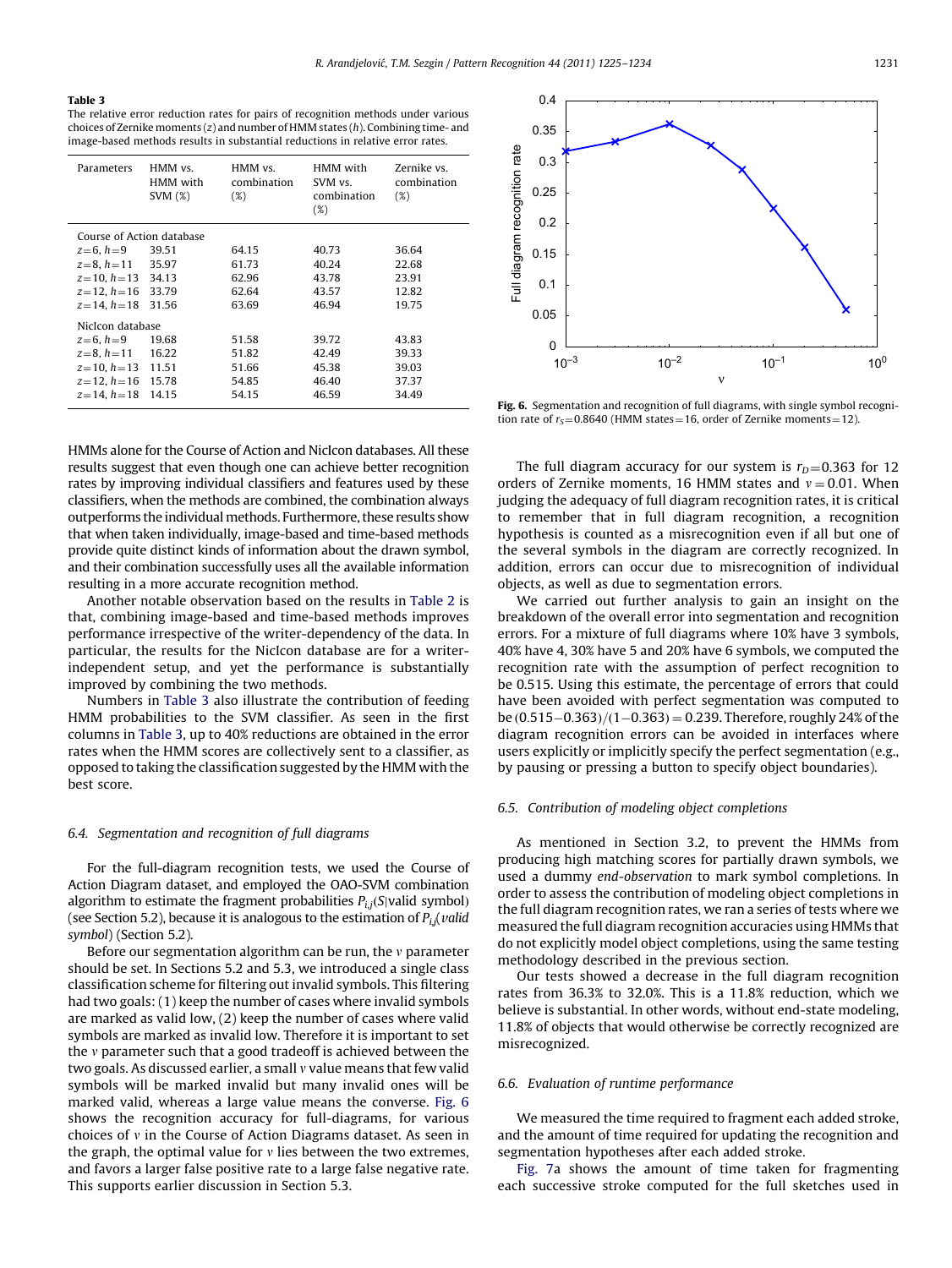<span id="page-7-0"></span>

Fig. 7. The incremental time taken for stroke fragmentation and object recognition for increasing number of strokes.

the evaluation of the Course of Action database in Section 6.4. As seen in this figure, the average time required for processing each stroke is roughly constant, but varies substantially across strokes.

Fig. 7b shows the incremental time taken for updating the recognition and segmentation hypotheses after the ith stroke is added in each one of the 200 sketches used in Section 6.4, computed as in [\[4,6\]](#page-8-0). The horizontal axis shows the stroke index i. As seen in this figure, the average time required for processing each stroke hits a stable plateau after the first 10–12 strokes. This is because, the marginal time complexity of the dynamic programming operation used in recognition and segmentation is constant with respect to the number of strokes. In particular, for each new primitive, one new node, and at most  $O(n \times k)$  arcs are added to the shortest path graph  $G$ , where  $n$  is the number of objects in the domain, and  $k=l_{max}-l_{min}$ . Computing the shortest path to the node corresponding to the new primitive takes  $O(n \times k)$  operations. Since  $n$  and  $k$  are constant for a given domain, and database, the marginal cost of each added primitive is constant. This analysis as well as the numbers shown in Fig. 7b are good indicators of the practicality of our strategy for realtime recognition in online sketching, especially considering that the numbers are from our unoptimized Java implementation executed on a low-end PC.

In both time measurement figures (Fig. 7a and b), we have included the mean as well as the median processing times. This is because, as it was also reported in [\[6\],](#page-8-0) processing times usually have high variances and the median values serve as better indicators of the processing time.

## 7. Related work

In this paper, we fused an image-based method with a timebased method in an attempt to combine the knowledge of how objects look (appearance) with the knowledge of how they are drawn (stroke orderings). We focused on appearance and stroke orderings because they not only represent conceptually different aspects of sketching, but they have also been shown to aid recognition individually. However, our combination method is general and any method producing probabilistic confidence values can be used in place of  $-$  or in addition to  $-$  the two methods

presented here (e.g., fully probabilistic variants of constraint-based or structural methods as in [\[30–33\]\)](#page-9-0).

The image-based method that we adopted here was suggested by Hse et al. [\[9\].](#page-8-0) There are many other image-based methods producing probabilistic confidence values that could have been substituted in place (e.g., [\[10,30,34\]](#page-8-0) or a fully probabilistic version of [\[8\]\)](#page-8-0).

Although there are a number of time-based methods for sketch and gesture recognition [\[11,13,14,35\],](#page-9-0) the most relevant one is the HMM-based method described in [\[14\]](#page-9-0). Unlike [\[14\]](#page-9-0) we use discrete continuous observations, while the original paper uses discrete observations only, and does not use length information. Also, we introduced the SVM classification stage which resulted in a 32–40% reduction in the error rates. Finally, the way we model ''end states'' differs from this line of work. Our method allows us to avoid the extra bookkeeping required for modeling object completions in [\[14\]](#page-9-0). Hence, our method is also easier to implement.

There are isolated symbol recognition systems that work with presegmented input (e.g., [\[9,36\]\)](#page-8-0), or systems that use domain knowledge for segmenting symbols in a preprocessing step [\[37\].](#page-9-0) Our fusion framework performs segmentation as well as recognition. Hence we limit our discussion here to systems that can do full diagram recognition (continuous sketch recognition). There are other pieces of work that offer solutions for full sketch recognition under different assumptions. For example, while we make the assumption that users draw objects one at a time, and stay within the time-efficient framework of dynamic programming, others have suggested systems combining constraint-based recognition schemes with indexing and constrained optimization, relaxing the assumption that objects are drawn without temporal interspersing of different strokes [\[31\].](#page-9-0) Similarly, there are image-based approaches for joint segmentation and recognition based on graphical models (e.g., [\[38,39\]](#page-9-0)). Again, these approaches do not incorporate temporal information. A complete segmentation/recognition framework that incorporates temporal information and allows interspersed strokes is described in our previous work [\[35\].](#page-9-0) However that work is based on dynamic Bayesian networks, and uses temporal information only. Another method for segmentation and recognition has been suggested by Widmayer et al. [\[7\].](#page-8-0) They describe a combinatorial approach to recognition, and perform a shortest path search as described in our previous work [\[14\]](#page-9-0) to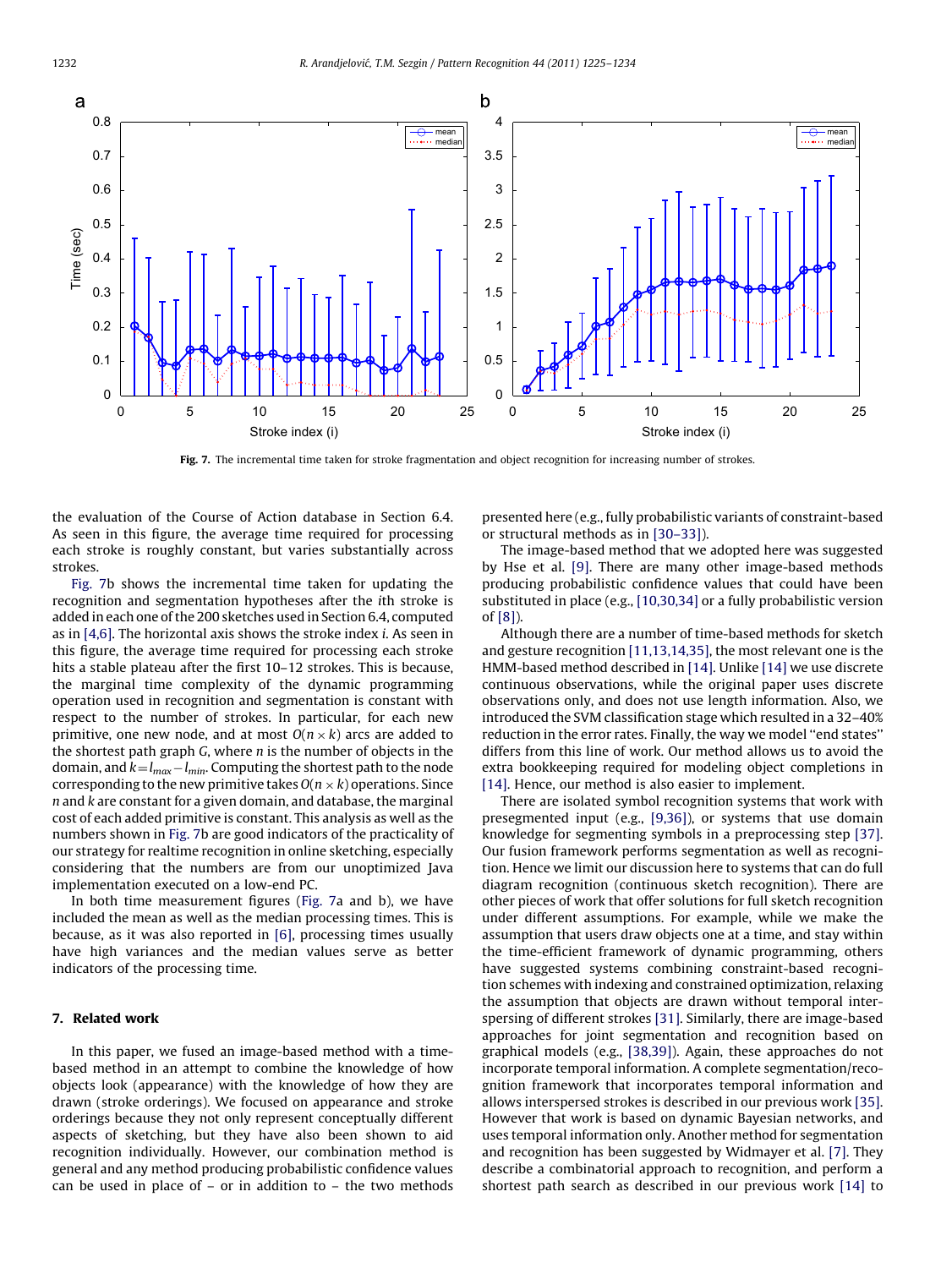<span id="page-8-0"></span>obtain the best segmentation. However unlike ours, their system cannot be trained [7], they do not use temporal features, and they also impose stroke fragmentation unpractical requirements.<sup>5</sup>

To our knowledge, the method described in  $[40]$  is the first to use dynamic programming for simultaneous sketch segmentation and recognition. However it uses temporal information only. Similarly, there are pieces of later work that use dynamic programming with temporal features only [\[14\]](#page-9-0) or image-based features only [\[41\].](#page-9-0) In this paper, we illustrate how multiple kinds of information can be fused together.

There are lines of work where the possibility of combining classifiers have been explored. For example, Kara et al. [8] combine four image-based classifiers, each of which defines a distance metric between a drawn symbol and learned templates. This is an example of combining multiple classifiers, though the authors use only the "mean-rule" to combine the outputs of the classifiers.<sup>6</sup> Here, we focus on combining classifiers that use information sources of substantially different character (i.e., temporal and image-based). We also present a comparison of many combination rules, including the Mean rule, Dempster–Shafer combination rule, Naïve Bayes in addition to two SVM-based combination rules for combining classifiers.

There are also pieces of work where various kinds of features have been combined together within the constraint-based recognition framework. For example, Widmayer et al. [7] and Cheriet et al. [5] describe recognition systems where constraints (as opposed to classifiers) based on geometric measurements are combined using various mean-based rules. Anquetil et al. describe a framework that makes it possible to incorporate ''statistical recognition'' in a constraint multiset grammar-based recognition framework [6]. Although it is not clear what kinds of statistical recognizers can be incorporated into this framework, and how they would be combined, the proposed method offers a way of coupling structural and statistical information. As it was the case for other pieces of work described above, our work differs by the virtue that we focus on classifier combination and evaluate the effectiveness of multiple combination methods for fusing temporal and image-based information sources. Also, as it is typical of other approaches that are based on grammars, languages, and constraints, this approach requires one to manually specify object definitions, whereas our models are fully trainable.

Although sketch recognition is intrinsically a different problem compared to handwriting recognition, some of the work is this area is also relevant. There are many handwriting recognition systems that combine structural and statistical approaches for recognition [\[42,43\],](#page-9-0) but the most relevant ones are those that combine off-line and on-line information (e.g., work by Neskovic et al. [\[44\]](#page-9-0), Nakagawa et al. [\[45,46\]\)](#page-9-0). Similar to our findings, these papers report an increase in the recognition rates. However, these systems often use only a subset of the combination rules studied here (e.g., [\[45,44\]](#page-9-0)), or consider isolated character/word recognition (e.g., [\[45,46\]](#page-9-0)), which is analogous to isolated gesture and symbol recognition, as opposed to the recognition and segmentation of complete sketches. The analog of recognizing complete sketches is handwritten text line recognition [\[47,48\],](#page-9-0) hence this is the most relevant line of work for us. Text line recognition in the context of combining multiple classifiers differs from isolated character or word recognition, because the output of a text line recognizer is a sequence of word classes rather than just a single word, and the number of words hypothesized for a given line of text may differ across recognizers [\[49\]](#page-9-0). Similarly sketch recognizers output lists of recognized objects, and different methods may come up with recognition hypotheses with different numbers of classes. Two pieces of work for text line recognition are described in [\[50,49\].](#page-9-0) Both of these systems combine on-line and off-line information. On the other hand, unlike the dynamic programming framework that we use, they use an alignment procedure based on the so-called ROVER combination strategy, which uses a word transition network followed by a voting step. Because this strategy uses voting, it is more appropriate for domains with many independent classifiers (experts); hence it does not suit our case with only two experts.

## 8. Future work

The HMM-based method can be improved using sophisticated features computed from ink groups or image patches. Hence features do not necessarily have to be primitive-based. For example, carefully designed features based on shape contexts [\[51\],](#page-9-0) congealing [\[52\]](#page-9-0) or other local descriptors can be used. Furthermore feature engineering and feature selection techniques, which are outside the scope of our contribution here, can be used to boost accuracy.

As discussed in Section 3.4, one drawback of the HMM-based method is that HMMs are trained generatively using only the positive examples of the symbol. It might be better if the HMMs could be trained to discriminate between symbols directly, which might remove the need for SVM classification of the HMM outputs. One way of doing this could be to use maximum mutual information for HMM parameter estimation [\[53\].](#page-9-0) Another approach could be to use discriminatively trained HMMs as described in [\[54\]](#page-9-0).

## 9. Summary

In this paper, we presented a framework for fusing an imagebased method with a time-based method in an attempt to combine the knowledge of how objects look (image data) with the knowledge of how they are drawn (temporal data). This is unlike most existing approaches, which focus on one kind of feature only. We presented evaluation results for two databases illustrating that combining classifiers yields higher recognition accuracies, and confirmed the complementary nature of image-based and temporal recognition methods for full sketch recognition, which was suggested in the past, but never supported by data. We presented a mathematically well founded method for segmenting and recognizing entire sketches, and demonstrated how it can be used to combine different kinds of recognizers.

## References

- [1] D. Willems, R. Niels, M. van Gerven, L. Vuurpijl, Iconic and multi-stroke gesture recognition, Pattern Recognition 42 (12) (2009) 3303–3312.
- D. Rubine, Specifying gestures by example, SIGGRAPH Computer Graphics 25 (4) (1991) 329–337.
- [3] T. Hammond, R. Davis, LADDER, a sketching language for user interface developers, Computers and Graphics 28 (2005) 518–532.
- [4] C. Alvarado, R. Davis, SketchREAD: a multi-domain sketch recognition engine, in: UIST '04, ACM, New York, NY, USA, 2004, pp. 23–32.
- [5] J.-P. Valois, M. Cote, M. Cheriet, Online recognition of sketched electrical diagrams, in: ICDAR '01, September 10–13, 2001, pp. 460–464.
- S. Mac, E. Anquetil, Eager interpretation of on-line hand-drawn structured documents: the DALI methodology, Pattern Recognition 42 (12) (2009) 3202–3214.
- [7] A. Hall, C. Pomm, P. Widmayer, A combinatorial approach to multi-domain sketch recognition, in: Eurographics Workshop on Sketch-based Interfaces and Modeling, 2007, pp. 7–14.
- L. Kara, T. Stahovich, An image-based trainable symbol recognizer for sketchbased interfaces, in: AAAI Fall Symposium Series 2004: Making Pen-Based Interaction Intelligent and Natural, 2004, pp. 501–517.
- [9] H. Hse, A.R. Newton, Sketched symbol recognition using Zernike moments, in: Proceedings of International Conference on Pattern Recognition, vol. 1, 2004, pp. 367–370.
- [10] M. Oltmans, Envisioning sketch recognition: a local feature based approach to recognizing informal sketches, Ph.D. Thesis, MIT, Cambridge, MA, May 2007.

<sup>5</sup> They assume perfect stroke fragmentation is available, which is rarely the case even in the simplest sketches.

 $^6\,$  Also, the work in [8] uses a greedy approach for segmentation, while we use an approach based on dynamic programming, which is not susceptible to making locally plausible decisions that lead to globally poor recognition results.